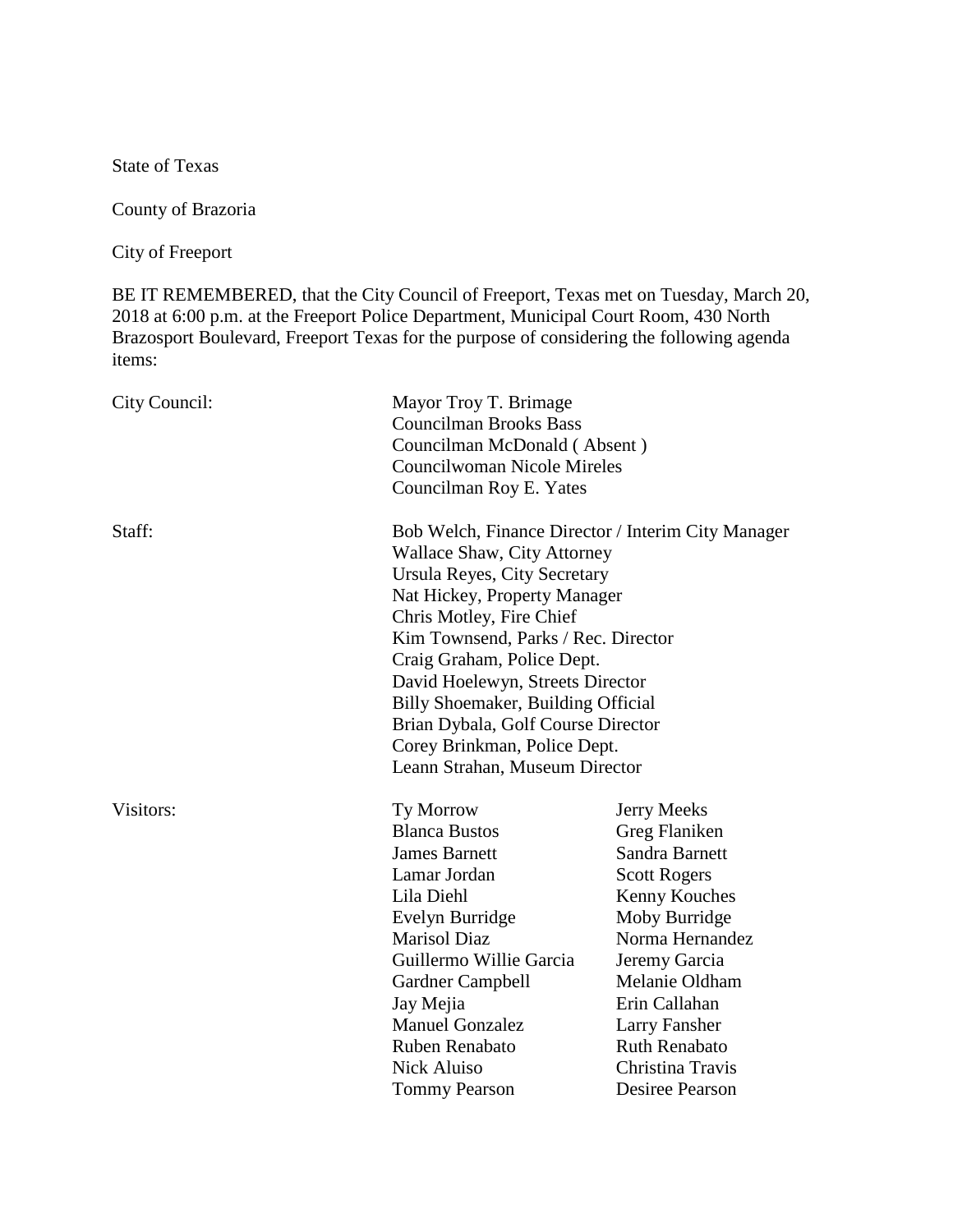Sabrina Brimage Jesse Aguilar Ricardo Loeza Sandra Loeza Steven Davis **Eric Hayes** David Walton Gary Bullard Jose Montoya Regina Niemeyer Efrain Rodriguez Tina Doyle Paul Kellie Angie Williams Edmeryl Williams Kyle Hammonds

### Call to order.

Mayor Troy T. Brimage called the meeting to order at 6:00 p.m.

Invocation.

Wallace Shaw offered the invocation.

Pledge of Allegiance.

Mayor Troy T. Brimage led the Pledge of Allegiance.

Attending citizens and their business.

There were none.

Consideration of approving the minutes for March 5, 2018.

Councilman Bass stated that the minutes under the Executive Session needed to be redacted.

On a motion by Councilwoman Mireles, seconded by Councilman Bass, with all present voting "Aye", Council unanimously approved the March 5, 2018 Council Minutes.

Mayor Brimage closed Open Session at 6:05 PM and opened Executive Session.

Executive Session:

Section 551.071, Government Code

Consultation with City Attorney concerning pending or contemplated litigation, settlement offers or other matters in which his duty to the City Council under the Texas Disciplinary Rules of Professional Conduct of the State Bar of Texas clearly conflicts with Chapter 551, Government code, to-wit: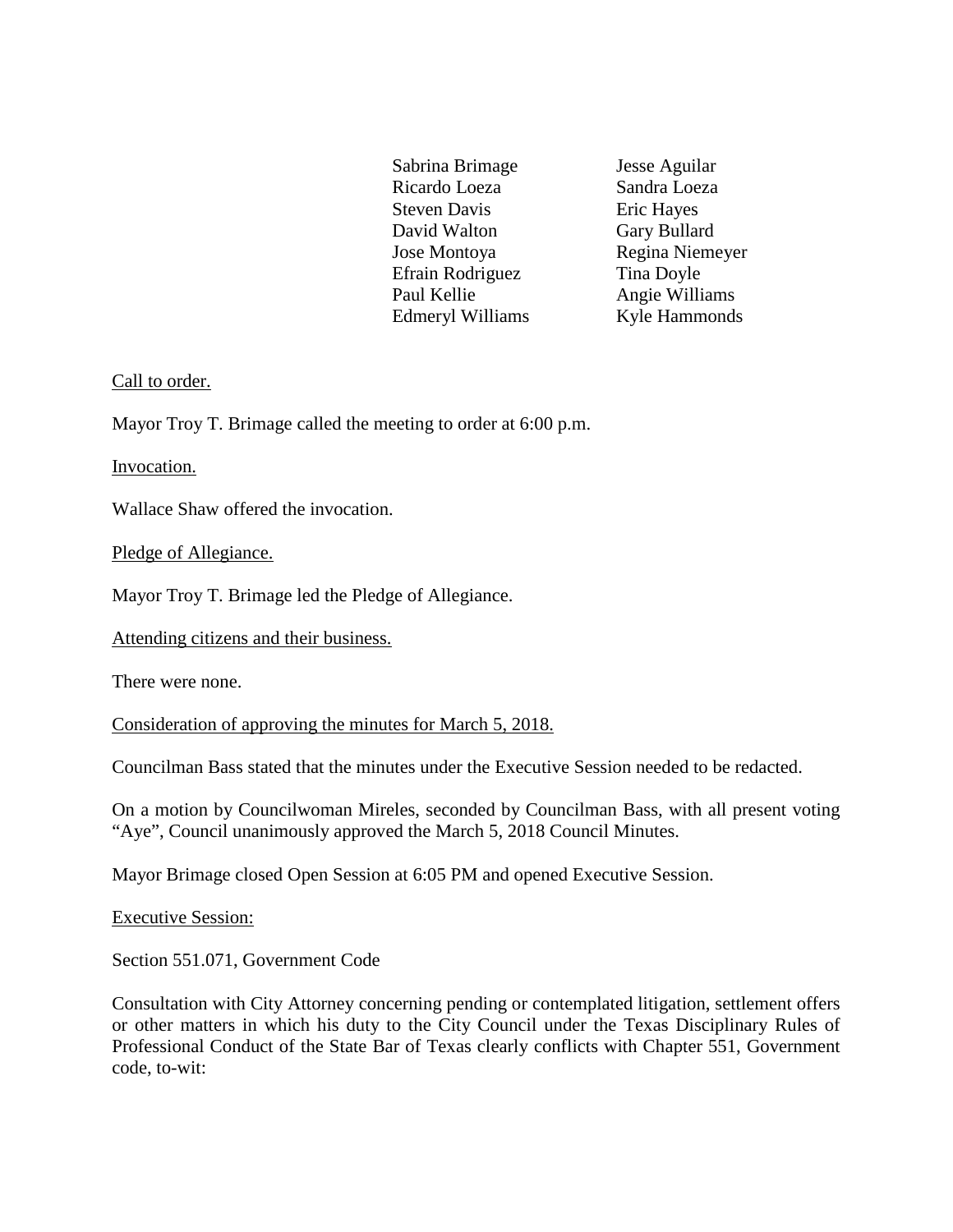1. Discussion and possible action regarding claims asserted by Jeff Pynes in connections with the termination of his employment with the city and any counterclaims or other response the City may have to such claims.

No action to be taken in open session

Section 551.074, Government Code

Deliberations concerning the appointment, employment, evolution, reassignment, duties, discipline or dismissal or a public officer or employee or to hear a complaint or charge against an officer or employee, to wit:

1. Discussion with representatives of SRG and possible action regarding the appointment of City Manager.

No action to be taken in open session

Mayor Brimage closed Executive Session at 6:28 PM reopened open session and opened the Public Hearing.

#### Conduct Public hearing on the Rental Inspection Ordinance.

Ruben Renabato resides at 1507 W. 2<sup>nd</sup> St. stated that he wanted this item to be postponed and an informed discussion to take place and workshops be held to address these changes. He said Freeport has a housing problem not a landlord problem. He stated that the City has an obligation to the entire community to come up with reasonable and workable solutions to assist all property owners to improve their property. He stated that the State Law Texas Property Code Chapter 92 covers every situation and also informs tenants and landlords of the responsible that each have to each other. Mr. Renabato said that he trusts that additional workshops will take place to obtain good constructive input.

Blanca Bustos presented her argument on the new proposed City Ordinance targeting rental properties and landlords. She asked if this Ordinance with the guide of safety be more about generating revenue or to hire and justify personnel. She stated that she believes this proposed Ordinance is intrusive in asking her to register every rental property that she owns. Mrs. Bustos stated that she doesn't believe that it is a landlord issue. She said why are we not addressing individuals with Code violations. Mrs. Bustos said the City has numerous problems and can't seem to master any. She stated that if we just enforce ordinances already in the books that we would see an improvement in our City. She asked that any action be postponed of the proposed Ordinance as it stands.

Mayor Brimage wanted to make a clarification that he was not passing anything tonight that he wanted to start out fresh and get the citizens input.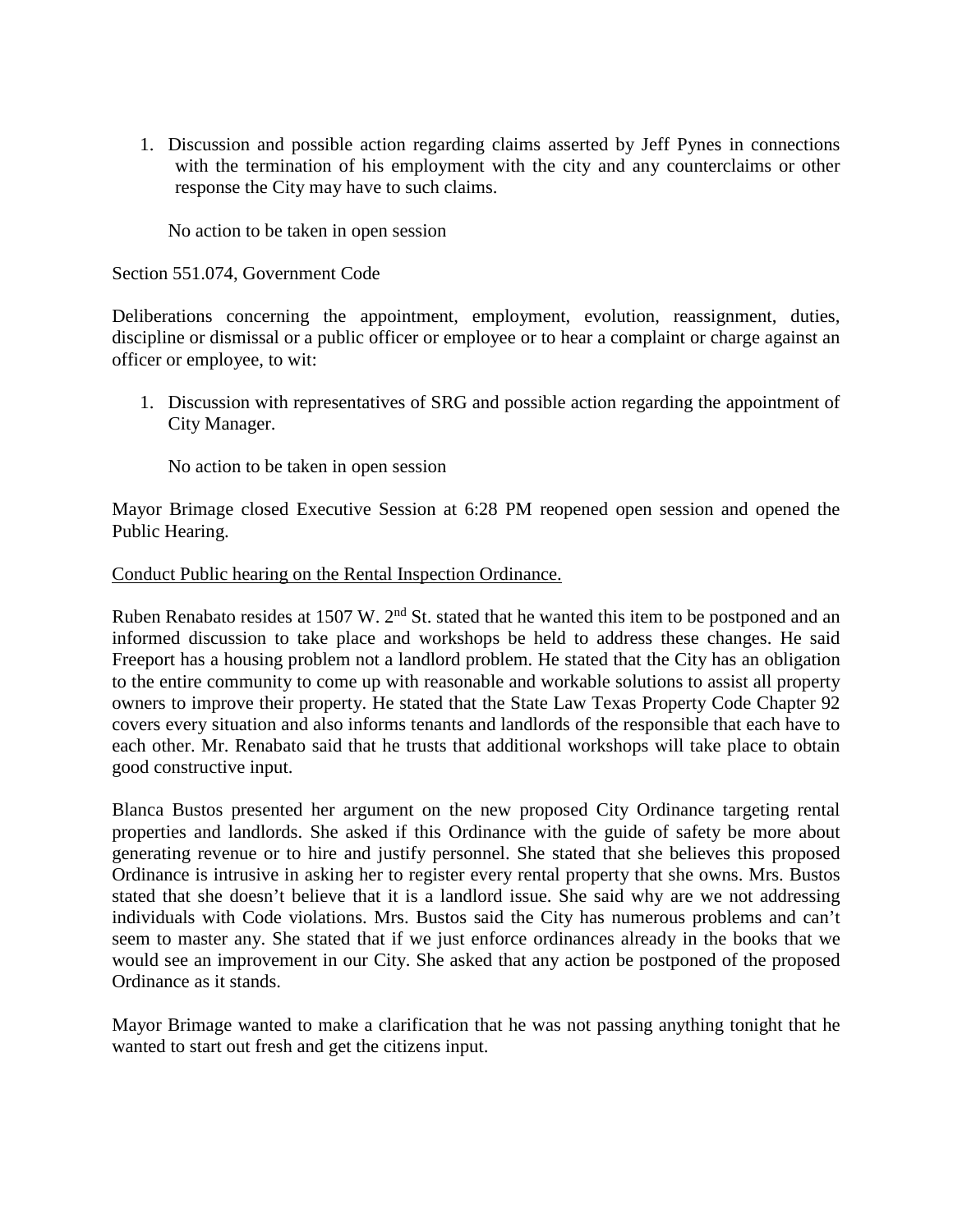Ms. Williams stated that she received a letter from the City about her property. The letter stated they wanted to buy her land because it is unimproved. Mayor Brimage stated that Mr. Hickey sent out a letter to any owner that owned 25 foot lots to see if they were willing to sale it to The City of Freeport.

Mr. Bullard stated that he was glad that the City was going to slow it down and enforce the Ordinances that the City has already.

Billy Shoemaker the Building Official for the City of Freeport presented a slide show that showed the work to different homes and properties that had been completed or work that was still in progress in the last two to three months. He also stated that the front yard parking Ordinance that was just past last October is being addressed.

Greg Flaniken who resides at 56 Chestwood Court Lake Jackson, TX stated that he was glad that the City was working with the existing City Ordinances that they have in the book to clean up the houses like they have been doing. As far as any proposed new Ordinance he feels like the City should not have a requirement that the prospective tenant has to meet with the City to inspect the property so the City can tell them what's wrong with it. Mr. Flaniken said he didn't want to have substandard housing not all standard housing is going to be up to codes. He said that older houses have some grand fathered issues and it will continue to be like that unless it is enforced for everybody including home owners. Mr. Flaniken said he sees the City making progress but not to make an inspection to where the City has to come out and inspect a home so the tenant can move in. He also said that if the City is going to require an inspection that there isn't enough staff to do 10 or 20 inspections a week. He encouraged not making it a requirement on any proposed Ordinance that the City may consider. Mr. Flaniken also said that if the inspections can't happen for two weeks because someone is on vacation then that would make it even more difficult. Councilman Bass asked Mr. Flaniken what if an inspection could happen in one day. Mr. Flaniken stated it would be better if it wouldn't happen that's the way it should be. Councilman Bass stated that he has a couple of clients that are in some rental property that they are running extension cords to rooms to get power to other rooms. It is landlord owned property and not all landlords are bad but we need to target specific folks. Councilman Bass asked Mr. Flaniken what if we could reduce the inspection time frame to one or two days. Mr. Flaniken said if the cost was not outrageous that would be great.

Eric Hayes stated that we had this Ordinance at one time and it didn't work out well for the City. He stated that it took more man hours. Scott Rogers the Inspector at that time was going from job to job trying to do all these inspections and there was people going without power for as long as two weeks. He stated that we don't have the qualified personnel to do it and to keep it up on a daily basis. Mr. Hayes stated that we have a lot of Ordinances that can be approached and enforced where it doesn't have to be a rental ordinance at all. He stated that the City has enough rules and Ordinances already. Mr. Hayes stated that there has to be some other way then to target renters. Mayor Brimage stated that we were not targeting just rental properties. Mr. Hayes stated that he would like for the City to enforce some of the other Ordinances instead of actually doing anything for landlords itself. He doesn't see why we need a landlord policy or an Ordinance in place for landlords.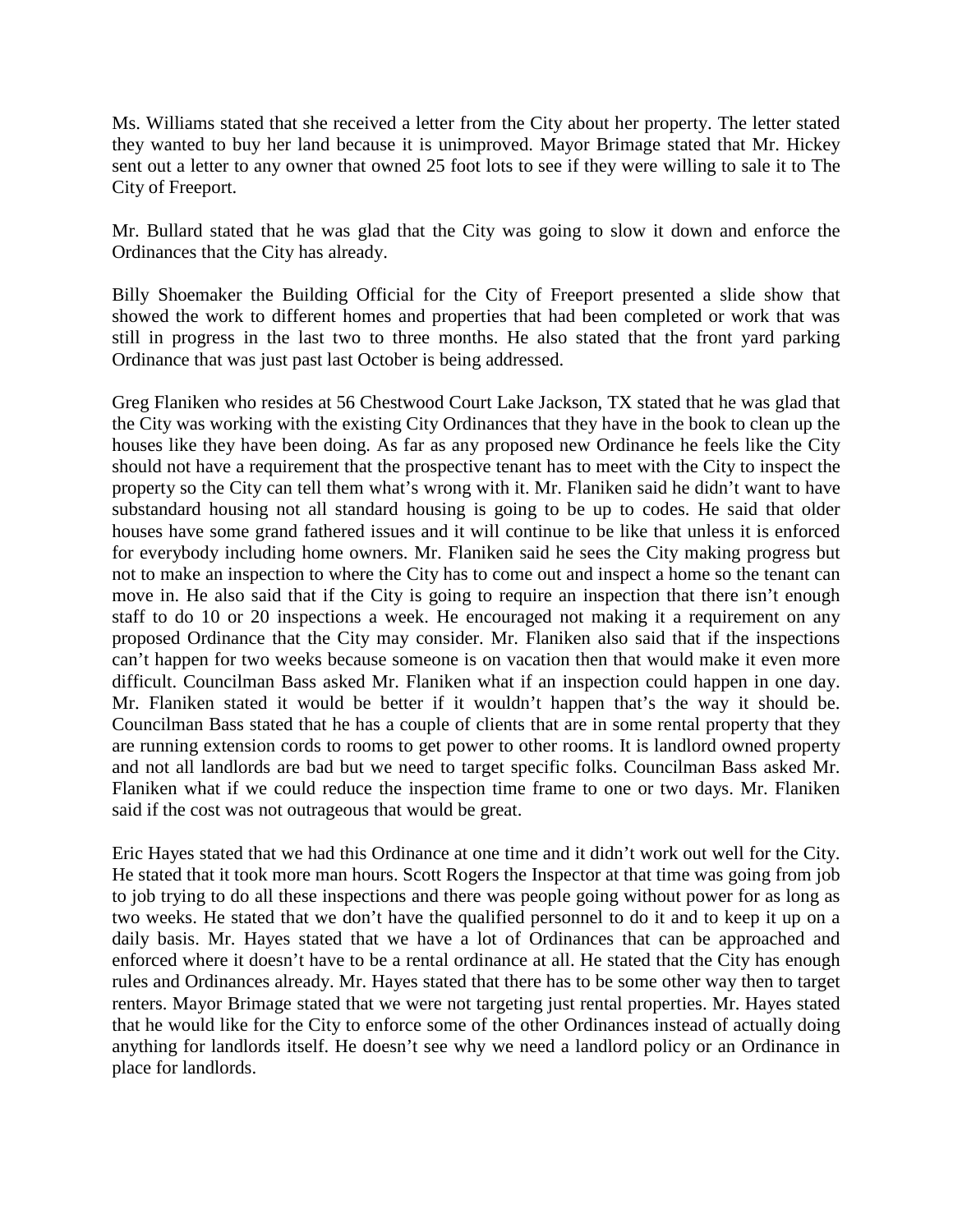Councilman Yates suggested why someone didn't put a committee together and go over the Texas Property Law. He said we were getting nowhere by arguing about everything and that we needed something in writing and some organization.

Manuel Gonzalez resides at 58 Pinecourt Lake Jackson Texas stated that he was an investor in Freeport since 2005. He stated that the City is doing an awesome job and he turned in a construction permit to build on the 400 Block of Broad Street.

Larry Fansher stated that he did prepare a statement but he was not going to read it because he didn't want it to come across negative. He said something that we need to look at is we are asking residents, slum lords, property owners and landlords to comply and we do need to come up with solutions and address the issues and identify who those slumlords are. Mr. Fansher also stated that we can't overlook Infrastructure, Buildings, Structures and Amenities. Mr. Fansher said that in the last couple of years that he has seen deterioration in the Parks system. Mr. Fansher also stated that the million dollars that the City has invested in the landscape along the corridor on 288 has deteriorated also. He stated that we need to clean up our neighborhood and address substandard housing.

Jesse Parker resides at 323 East 7<sup>th</sup> Street stated that the parks on the West Side of town are not suitable for the children to play that they have to come to play on the East End. Councilman Yates advised that we were waiting on the City's Master Plan to tell us what to do with the Park's and that it was supposed to happen pretty quickly.

Steven Davis was born and raised in the City of Freeport and he currently resides on West 11<sup>th</sup> Street. He asked if there would be a priority list on what was going to be worked on first in the City. Mr. Davis stated that the sewer smell on the Westside of town was horrible and if that would be part of what would be on the priority list.

David Walton Building Official for the City of Lake Jackson is also working on the Rental Inspection Ordinance for their City. He stated that we were not trying to punish landlords or start something that provides an extra level of beaurocracy. Mr. Walton said that we were trying to see that the homes in this area which benefit the community that we live in meet minimum standards. He stated we can only visually see what we go out and see and from the exterior look of a house is not necessarily an indicator as to the conditions inside the home or the hazards that may be present.

Mayor Brimage closed Public Hearing at 7:27 PM.

Conduct Public hearing on road improvement from Ward A-D.

Mayor Brimage opened Public Hearing at 7:27 PM.

Mayor Brimage stated that we will be starting the budget process soon and wants to know of major road concerns.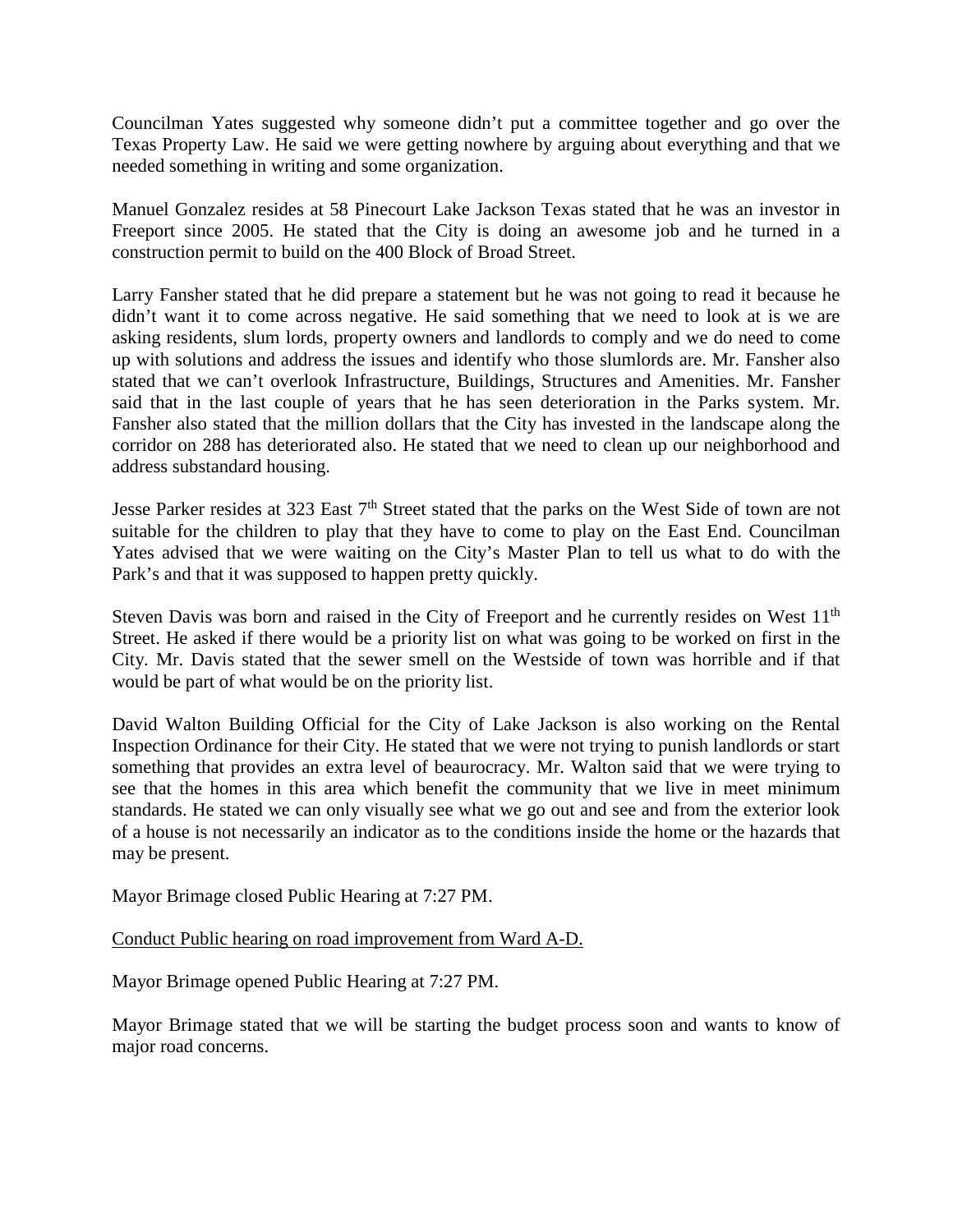Blanca Bustos stated that from Bucee's to Avenue F in front of the Post Office going and coming there are about 6 bumps.

Willie Garcia resides in Lake Jackson and is concerned that a child could get ran over because there are no sidewalks on Avenue D. He said there are just ditches and the kids having nowhere to walk when they are let out of school. Councilwoman Mireles asked David Hoelewyn if the Interlocal agreement included sidewalks. Mr. Hoelewyn said no because the area that Mr. Garcia is talking about the ditches have to be filled in first.

Ruben Renabato said that West 4<sup>th</sup> Street where Freeport Intermediate School is located that it is terrible and he doesn't think the County needs to come and lay something on top he said that it needs to be redone. He also said from the Methodist Church on Broad Street down three or four Blocks was terrible also.

Jesse Parker stated that there were still heavy trucks going down East 5<sup>th</sup> and 6<sup>th</sup> Street and wants the pot holes to be filled in.

The alley on Avenue I and Yellowstone an engineering company came in and tore up the alley.

Blanca Bustos asked when they decide that concrete streets need to just be patched. Mayor Brimage stated that was TX DOT and the City had no control over it.

Desiree Pearson said that she lives on South Front Street and they don't have sidewalks and bumpy streets but that they are being patient.

Melanie Oldham stated that it was a wonderful open public meeting and that she was glad that we could all share our concerns. She asked if the City was going to hire a consult civil engineer to look at all the problems throughout the city and if it was still something the city was considering. Mayor Brimage replied that it is part of the Master Plan.

Mayor Brimage closed the public hearing at 7:40 PM.

Consideration of authorizing preparation of documents closing, abandoning and selling to adjoining land owner(s) a portion of Wharton Street ROW between Blocks 809 and 790 abutting Lot 12, Block 809 and Lot 1, Block 790.

Mr. Hickey stated that this particular property was closed on August 14, 1964, and was closed to Avenue V but Mr. Hickey stated he was not sure why it was closed. Mayor Brimage stated that he met with Lamar Jordan and they talked about different options. Mayor Brimage stated that the ditch runs from Yellowstone to Skinner and to make a road out of that he doesn't know if it is possible with Velasco Drainage District because the culverts that they would have to put in would restrict the flow in such a way to where it could never be a road. They have spoken with Jerry Meeks also and they don't see any problems in the future.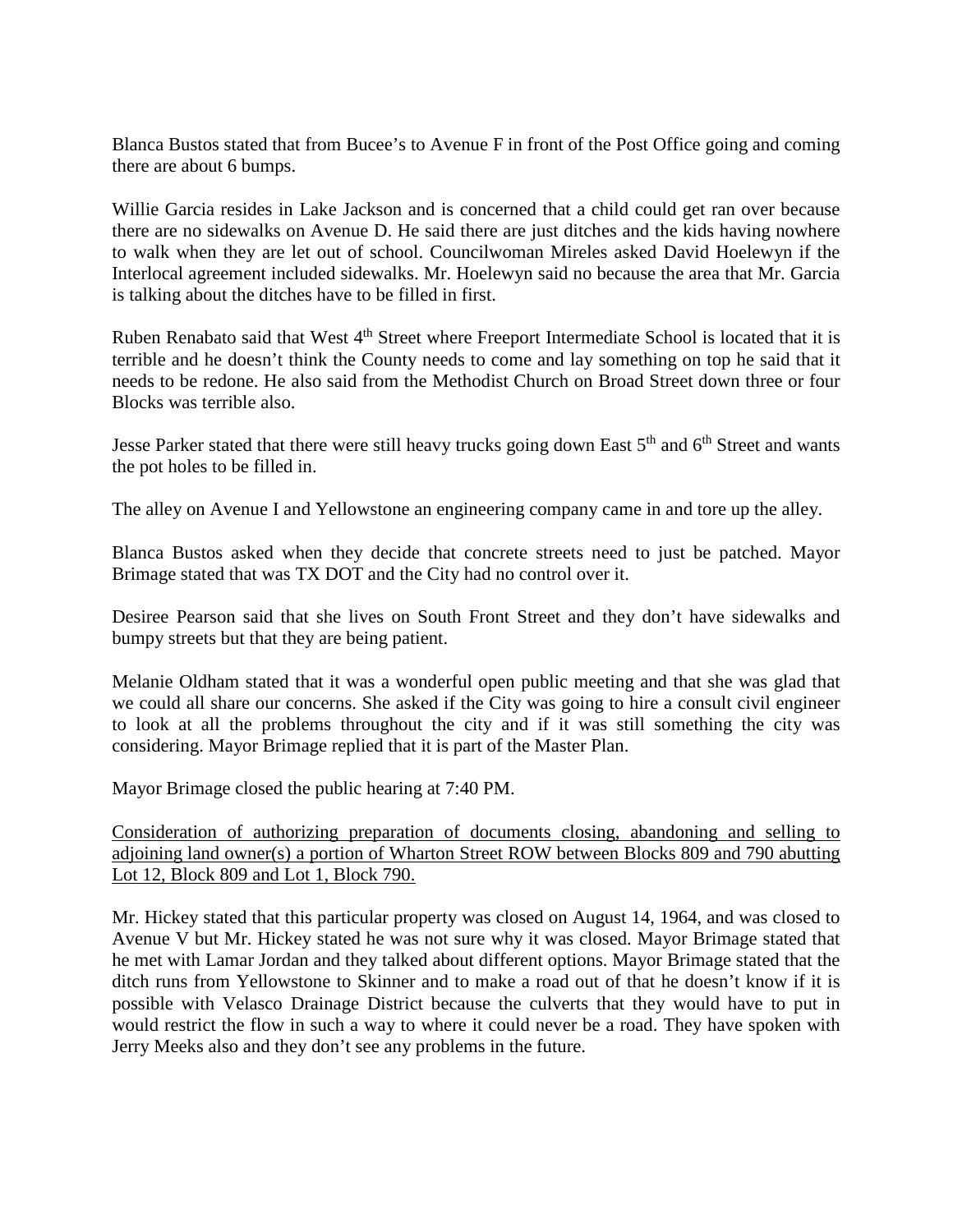On a motion by Councilman Bass, seconded by Councilwoman Mireles, with all present voting "Aye", Council unanimously approved authorizing preparation of documents closing, abandoning and selling to adjoining land owner(s) a portion of Wharton Street ROW between Blocks 809 and 790 abutting Lot 12, Block 809 and Lot 1, Block 790. Councilman Yates voted no.

Consideration of authorizing preparation of documents closing, abandoning and selling Wharton Street ROW between Blocks 788 and 811 to the adjoining land owner(s).

Mayor Brimage stated this is just one side of the ROW. Councilwoman Mireles asked if eventually Wharton Street would be closed. Mr. Hickey stated that Wharton Street is already closed from Avenue L to Avenue V.

On a motion by Councilman Bass, seconded by Councilwoman Mireles, with all present voting "Aye", Council unanimously approved authorizing preparation of documents closing, abandoning and selling Wharton Street ROW between Blocks 788 and 811 to the adjoining land owner(s). Councilman Yates voted no.

Consideration of authorizing the Mayor to sign and the City Secretary to attest seven (7) 380 agreements for Guillermo Willie Garcia in the amount of \$5000.00 each for houses to be built on lots 5-6, Block 626, Lots 7-8 Block 626, Lots 9-10 Block 626, Lots 1-2 Block 84, Lots 3-4 Block 84, Lots 5-6 Lot 84 and Lots 7-8 Block 84.

Mayor Brimage stated that these seven houses are ones that Mr. Garcia has not started working on. Mayor Brimage said that we called City of Houston and several other cities that offered 380 agreements and they do not allow 380 agreements on projects that they have started. He stated that they have asked Olson & Olson on their legal opinion but they haven't gotten back with us yet. Mayor Brimage said that once we would hear back from Olson and Olson we would put the other three back on the agenda.

On a motion by Councilman Yates, seconded by Councilwoman Mireles, with all present voting "Aye", Council unanimously approved consideration of authorizing the Mayor to sign and the City Secretary to attest seven (7) 380 agreements for Guillermo Willie Garcia in the amount of \$5000.00 each for houses to be built on lots 5-6, Block 626, Lots 7-8 Block 626, Lots 9-10 Block 626, Lots 1-2 Block 84, Lots 3-4 Block 84, Lots 5-6 Lot 84 and Lots 7-8 Block 84.

Mr. Willie Garcia stated that on the prior three 380 agreements he wanted to know what it states or if he could get a copy of it and what pertains to Freeport. Mr. Welch stated that we don't have an Ordinance. Mr. Garcia asked how were we able to initiate these without having guidelines. Mayor Brimage stated because we had a man running a city on his own that's how and we will change that. Councilman Yates asked if we had 380 agreements back then. Mr. Garcia asked Mayor Brimage prior to being Mayor did he ever get any 380 agreements. Mayor Brimage said yes he had received a 380 agreement and he would have never started a project without a 380 agreement. He stated his 380 agreement in 2013 has nothing to do with Willie Garcia's 380 agreements in 2018. Councilman Bass stated that he was the one to make sure legally that we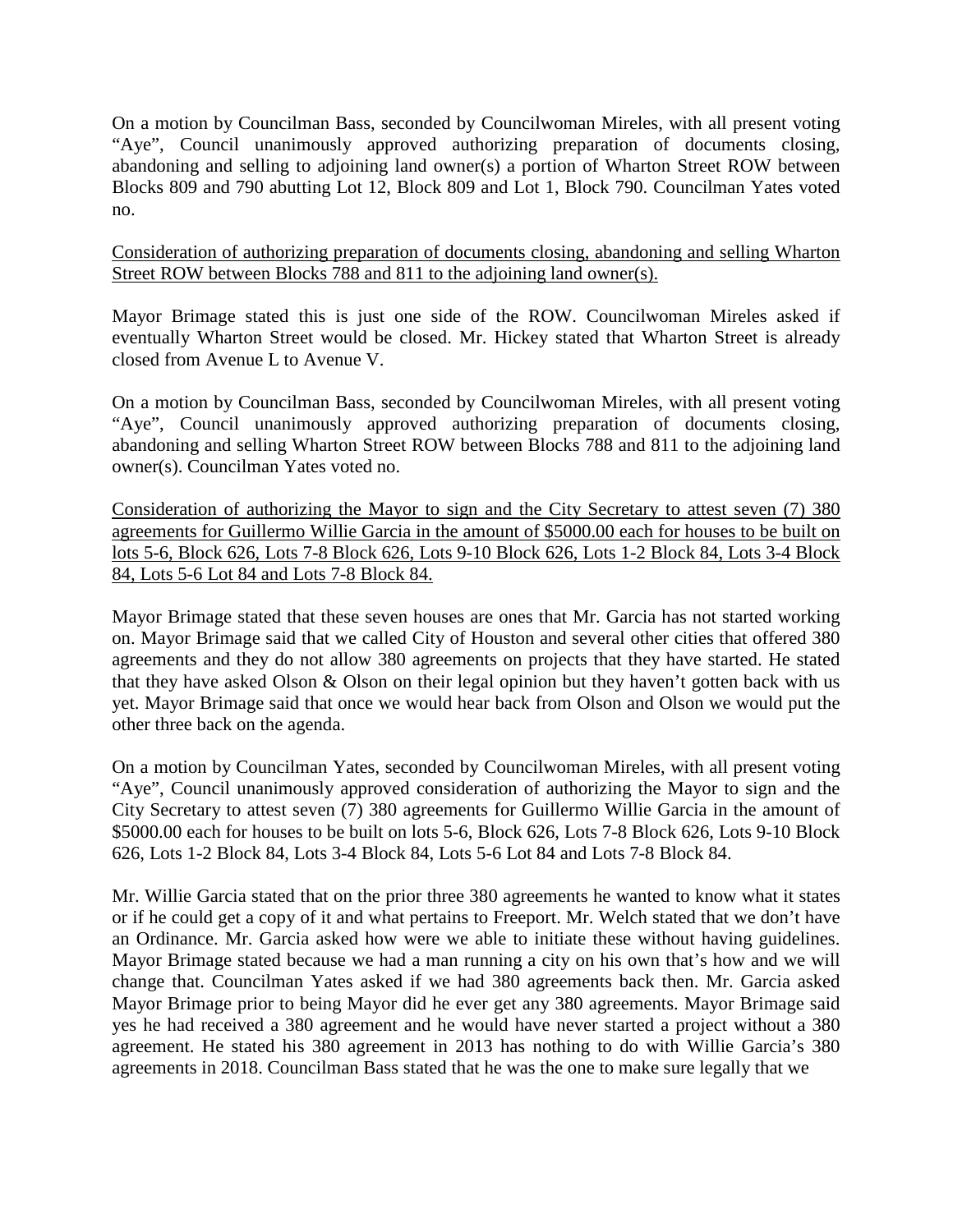could retro actively do this. He stated that he didn't want to get involved in anything that was improper or illegal. Councilman Bass said he was the one that asked to get the legal advice from Olson and Olson. Mr. Garcia said he just wanted to get the something that was offered prior to another investor.

# Consideration of authorizing interim City Manager to advertise for bids on fuel contract.

On a motion by Councilman Bass, seconded by Councilwoman Mireles, with all present voting "Aye", Council unanimously approved authorizing interim City Manager to advertise for bids on fuel contract.

Consideration of authorizing advertising for bids on improvement to (1) Fourth Street, beginning at the East side of Dixie Drive to apron at Brazosport Blvd. (2) Eight Street, intersection with Riverview and additional street as needed (3) Yaupon Street and its intersection with 11<sup>th</sup> Street, and additional street (4) Yaupon Street and its intersection with  $10<sup>th</sup>$  Street.

On a motion by Councilman Bass, seconded by Councilman Yates, with all present voting "Aye", Council unanimously approved authorizing advertising for bids on improvement to (1) Fourth Street, beginning at the East side of Dixie Drive to apron at Brazosport Blvd. (2) Eight Street, intersection with Riverview and additional street as needed (3) Yaupon Street and its intersection with  $11<sup>th</sup>$  Street, and additional street (4) Yaupon Street and its intersection with  $10<sup>th</sup>$ Street.

Councilman Bass asked who came up with these projects. Mayor Brimage said David Hoelewyn from the Street Department. Councilman Bass asked if this was just authorizing for bids it's not approving or anything to that extent. Mayor Brimage said yes.

Consideration of changing scope of work and pricing in Section 9.1.5 of the Agreement for operation, maintenance and management service between the City of Freeport and Veolia Water North America-Central, LLC dated 9-14-15 to either

- A. For the current home being constructed tap the existing 4" line on Stratton and provide water service for it (customer has paid for the tap). Sewer Service for this house is existing no cost,
- B. Extend the water service from Stratton on North Avenue S toward Skinner to provide service for the present construction and future construction on this block and extend the sewer main for future construction. The cost is \$30,320.00 or
- C. Looking not only to provide water for this block but look at placing a fire hydrant at the corner of Skinner and North Avenue S but also looking at the future of increasing the current water main going West on North Avenue S and looping back around to North Avenue Q, T and U for fire hydrants. At present North Avenue R has a 6" main and fire hydrants. The 6" water main would be extended from Skinner to North Avenue R North on Skinner turning on North Avenue S going west to Stratton and connecting with the present 4" main. This would set the stage for future upgrading of the water main on North Avenue S going west; with the extending the sewer main in the 1200 Block of North Avenue S the cost is \$57152.26.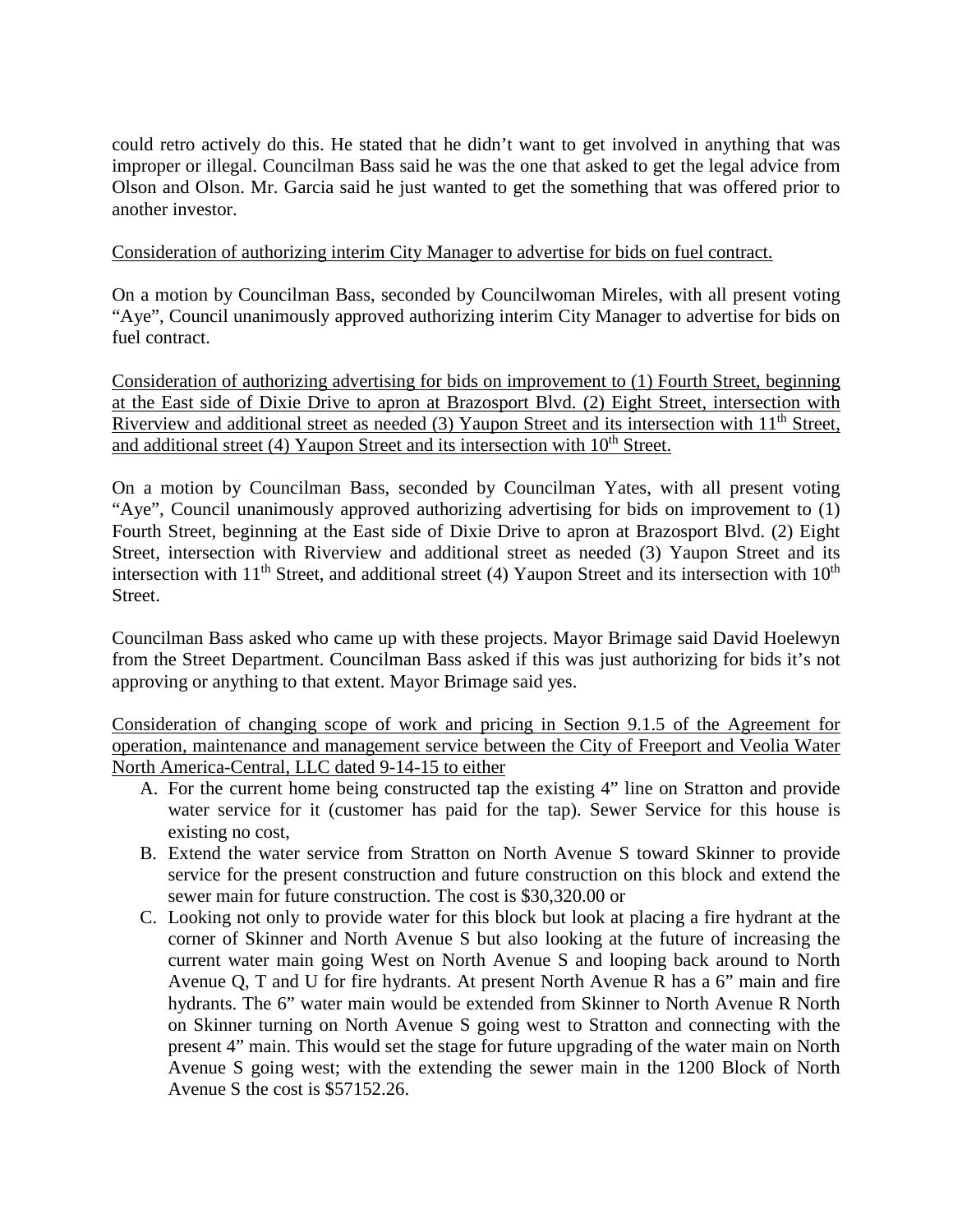Jerry Meeks said there is a builder by the name of Larry Bass that built a house on Avenue S and Stratton. The 1200 Block of Avenue S has no water and on Avenue R and Stratton there were 2 modular homes. Avenue R had water but no sewer and according to the city ordinance 150 feet is what Mr. Bass wanted so that's what was but in. When Mr. Meeks spoke to Mr. Bass he stated that he plans to develop the rest of the block. Councilman Bass asked Mr. Meeks on his recommendation. Mr. Meeks said if you want to look at it money wise it would be option B if you are looking for long term then option C.

On a motion by Councilman Bass, seconded by Councilwoman Mireles, with all present voting "Aye", Council unanimously approved authorizing looking not only to provide water for this block but look at placing a fire hydrant at the corner of Skinner and North Avenue S but also looking at the future of increasing the current water main going West on North Avenue S and looping back around to North Avenue Q, T and U for fire hydrants. At present North Avenue R has a 6" main and fire hydrants. The 6" water main would be extended from Skinner to North Avenue R North on Skinner turning on North Avenue S going west to Stratton and connecting with the present 4" main. This would set the stage for future upgrading of the water main on North Avenue S going west; with the extending the sewer main in the 1200 Block of North Avenue S the cost is \$57152.26.

Consideration of authorizing Veolia Water to have an engineer to look at the water tower near the Velasco Community House and give us cost for engineering the rehabbing and painting of the water tower near the Velasco Community House along with a cost estimate for the project.

Jerry Meeks stated that this would be to get an engineer to give us an estimate to rehab the tower to paint it outside, two new logos and make some repairs. Councilman Bass asked if the City was paying for the engineer or Veolia. Mr. Meeks stated that John Mercer has not charged us on giving us an estimate.

On a motion by Councilman Bass, seconded by Councilwoman Mireles, with all present voting "Aye", Council unanimously approved authorizing Veolia Water to have an engineer to look at the water tower near the Velasco Community House and give us cost for engineering the rehabbing and painting of the water tower near the Velasco Community House along with a cost estimate for the project.

## Discuss and consider the sale of City interest in Lot 15, Block 116 also known as 1026 West 4<sup>th</sup> Street.

On a motion by Councilman Yates, seconded by Councilwoman Mireles, with all present voting "Aye", Council unanimously approved the sale of City interest in Lot 15, Block 116 also known as  $1026$  West  $4<sup>th</sup>$  Street.

Discuss and consider the sale of City interest in Lots 15-18, Block 36 also known as 617-623 South Avenue G.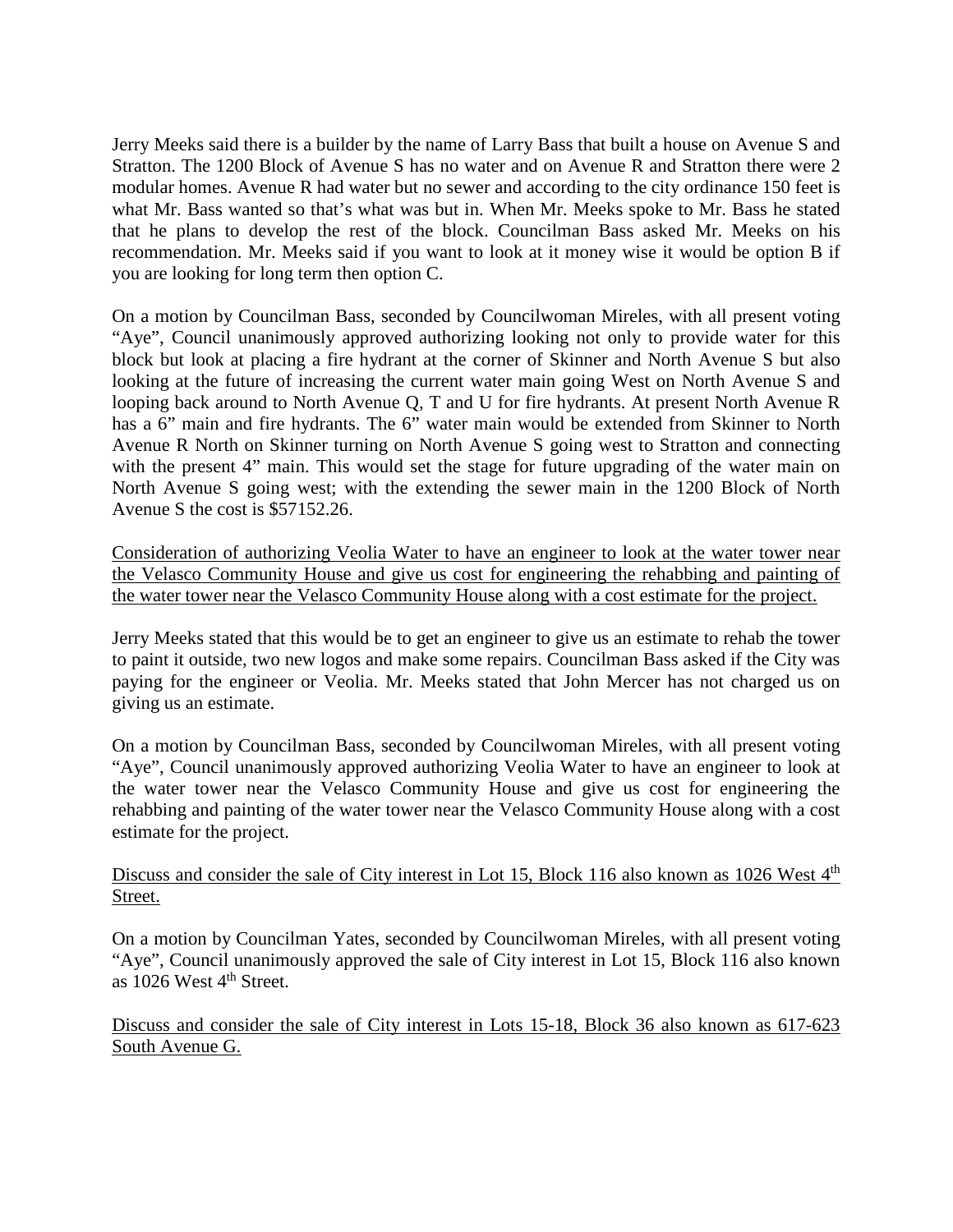On a motion by Councilman Yates, seconded by Councilwoman Mireles, with all present voting "Aye", Council unanimously approved the sale of City interest in Lots 15-18, Block 36 also known as 617-623 South Avenue G. Councilman Bass voted no he said he would like to see the company build a house first and then buy the rest of the property.

Discuss and consider the sale of City interest in Lot 13, Block 48 also known as 523 South Avenue G.

On a motion by Councilman Yates, seconded by Councilwoman Mireles, with all present voting "Aye", Council unanimously approved the sale of City interest in Lot 13, Block 48 also known as 523 South Avenue G. Councilman Bass voted No.

Discuss and consider the sale of City interest in Lot 6 Block 63 also known as 312 South Avenue H.

On a motion by Councilman Yates, seconded by Councilwoman Mireles, with all present voting "Aye", Council approved the sale of City interest in Lot 6 Block 63 also known as 312 South Avenue H. Councilman Bass voted No.

Discuss and consider the sale of City interest in Lot 24, Block 715 also known as 1223 North Avenue M.

A motion by Councilman Yates to consider the sale of City's interest in Lot 24, Block 715 also known as 1223 North Avenue M died for lack of a second.

Discuss and consider the sale of City interest in Lot 24, Block 717 also known as 1222 North Avenue O.

Tabled due to wrong address.

Discuss and consider the sale of City interest in Lot 24 (N/75'), Block 744 also known as 1423 North Avenue M.

On a motion by Councilman Yates, seconded by Councilwoman Mireles, with all present voting "Aye", Council unanimously approved the sale of City interest in Lot 24 (N/75'), Block 744 also known as 1423 North Avenue M. Councilman Bass voted No.

Discuss and consider the sale of City interest in Lot 24 (S/50'), Block 744 also known as 1423 North Avenue M.

On a motion by Councilman Yates, seconded by Councilwoman Mireles, with all present voting "Aye", Council approved the sale of City's interest in Lot 24 (S/50'), Block 744 also known as 1423 North Avenue M. Councilman Bass voted No.

Discuss and consider the sale of City interest in Lot 6, Block 775 also known as 1614 North Avenue M.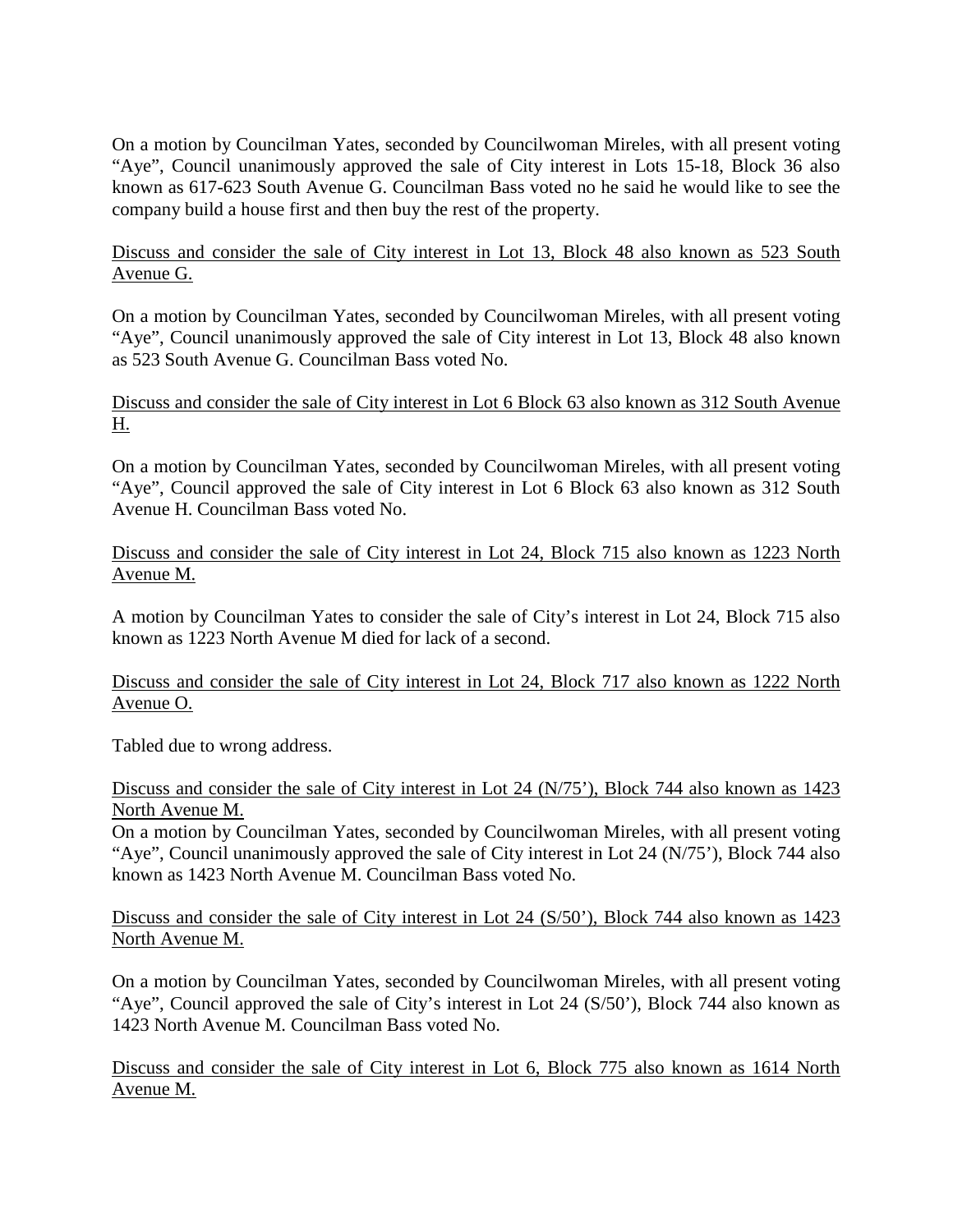On a motion by Councilwoman Mireles, seconded by Councilman Yates, with all present voting "Aye", Council approved the sale of City interest in Lot 6, Block 775 also known as 1614 North Avenue M. Councilman Bass voted No.

Discuss and consider the sale of City interest in Lot 14, Block 778 also known as 1601 North Avenue Q.

A motion by Councilman Yates to sell City's interest in Lot 14, Block 778 also known as 1601 North Avenue Q died for lack of a second.

Discuss and consider preparation of documents for sale of City owned Lots 13-19, Block 729 known as 1301 thru 1313 North Avenue M.

On a motion by Councilman Bass, seconded by Councilwoman Mireles, with all present voting "Aye", Council unanimously approved and preparation of documents for sale of City owned Lots 13-19, Block 729 known as 1301 thru 1313 North Avenue M.

Consideration of taking action on any other item discussed in Executive Session.

No action taken.

Work Session:

Mayor Troy T. Brimage announcements and comments.

Mayor Brimage stated that the construction over at Olin that they have been addressing it daily and it's been horrible for some residence and businesses but that it should be over soon.

Councilman McDonald Ward A.

Absent

## Councilman Bass Ward B.

Councilman Bass asked David Hoelewyn what he does with the concrete roads that we can't go in and cut out the top. Mr. Hoelewyn said you could probably just tar it. Councilman Bass said he drove through his ward and wrote down a lot of the areas that have big holes and could be patched. Councilman Bass stated that there were still a lot of cars, boats and trucks in the streets in his Ward B he wanted to know if they were issuing tickets. Billy Shoemaker stated there were some that have and some that haven't.

## Councilwoman Mireles Ward C.

Councilwoman Mireles stated she emailed her list of concerns to David Hoelewyn.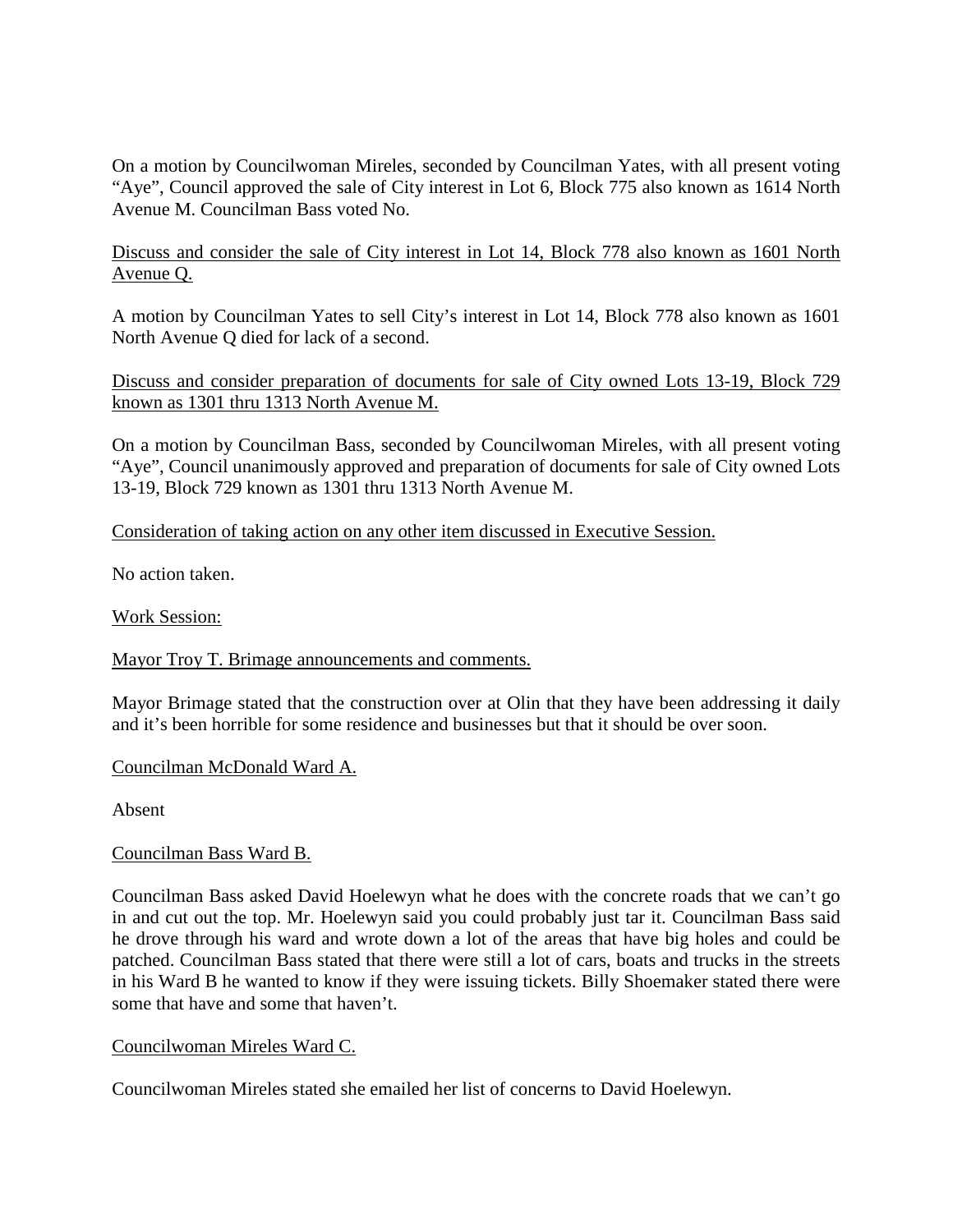## Councilman Yates Ward D.

Councilman Yates stated that the Urban Renewal tract is looking incredible. He said that he got into looking in Mr. Wong's website and he has developments all over Harris County. He also stated that Mr. Willie Garcia wants to build on Gulf Blvd. and they will be taking up all his property with a detention pond. He stated that the drainage district needs to do their job and take the water out of it.

### Updates on current infrastructure.

Sewer line installation on South Avenue I - complete Lower water line 1500 Block West Broad and 4<sup>th</sup> Commerce Street water and sewer project- Engineering phase Lift station and force main South Avenue A SSO plan camera inspection - hasn't started Alley paving - not complete SSO plan sewer main replacement West  $2<sup>nd</sup>$  to West  $8<sup>th</sup>$  - complete Repair street 1900 Block North Avenue G Victoria Street Drainage work - complete 1600 Block  $5<sup>th</sup>$  Street – curb, gutter and sidewalk 1600 Block  $6<sup>th</sup> Street – curb$ , gutter and sidewalk

## Update on Hwy 288 and Brazosport Blvd.

Mayor Brimage stated that they seen some work being done closer to Dow on 288 but that they haven't seen anyone since.

## Update on reports / concerns from Department heads.

Leann Strahan stated that they had a Spring Fling during Spring Break and had about 600 in attendance in over a 3 day period. She said they spent no money on advertising and they actually made money. She also stated that they have 9 booths reserved for the Farmer's Market on April 15th  $\&$  May 13<sup>th</sup>.

Kim Townsend stated that it saddens her heart from all the negative comments that were made earlier. She said certain comments were made about certain areas but this has been 5 to 15 years of neglect and we are moving forward and we can't change this overnight. Parks are being mowed and the playground equipment is coming in next week.

David Hoelewyn gave updates on Broad Street and Avenue D and he also said the entrance off Hwy 36 to Velasco is also going to be repaired.